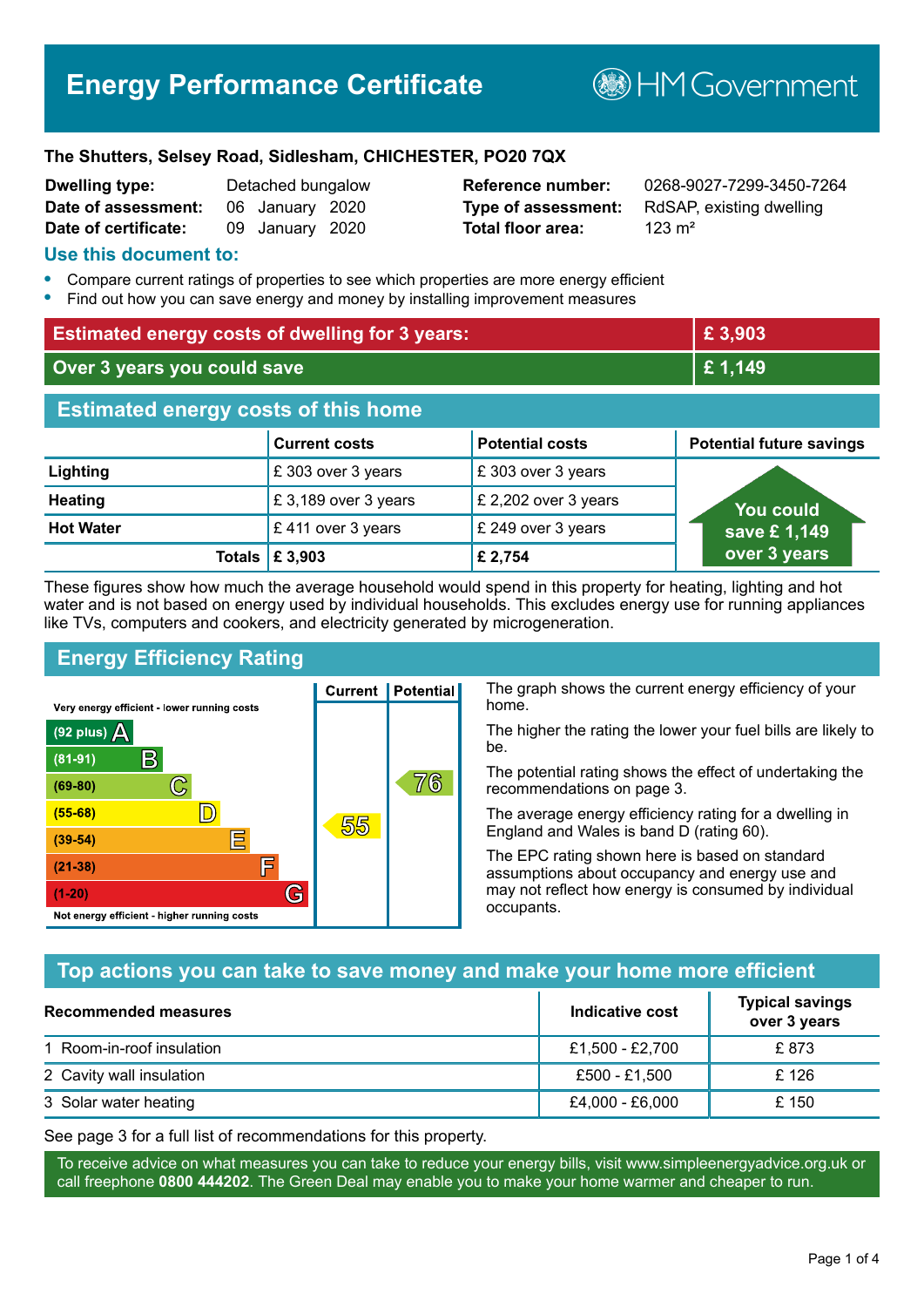The Shutters, Selsey Road, Sidlesham, CHICHESTER, PO20 7QX

#### 09 January 2020 RRN: 0268-9027-7299-3450-7264

**Energy Performance Certificate**

| <b>Element</b>        | <b>Description</b>                                   | <b>Energy Efficiency</b> |
|-----------------------|------------------------------------------------------|--------------------------|
| Walls                 | Cavity wall, as built, no insulation (assumed)       | ★★☆☆☆                    |
|                       | Timber frame, as built, partial insulation (assumed) | ★★★☆☆                    |
| Roof                  | Pitched, no insulation (assumed)                     | ★☆☆☆☆                    |
|                       | Roof room(s), no insulation (assumed)                | ★☆☆☆☆                    |
| Floor                 | Suspended, no insulation (assumed)                   |                          |
|                       | Solid, no insulation (assumed)                       |                          |
| <b>Windows</b>        | Fully double glazed                                  | ★★★☆☆                    |
| Main heating          | Boiler and radiators, mains gas                      | ★★★★☆                    |
| Main heating controls | Programmer, room thermostat and TRVs                 | ★★★★☆                    |
| Secondary heating     | None                                                 |                          |
| Hot water             | From main system                                     | ★★★★☆                    |
| Lighting              | Low energy lighting in 82% of fixed outlets          | *****                    |

#### **Summary of this home's energy performance related features**

Current primary energy use per square metre of floor area: 287 kWh/m² per year

The assessment does not take into consideration the physical condition of any element. 'Assumed' means that the insulation could not be inspected and an assumption has been made in the methodology based on age and type of construction.

See addendum on the last page relating to items in the table above.

# **Low and zero carbon energy sources**

Low and zero carbon energy sources are sources of energy that release either very little or no carbon dioxide into the atmosphere when they are used. Installing these sources may help reduce energy bills as well as cutting carbon. There are none provided for this home.

# **Your home's heat demand**

For most homes, the vast majority of energy costs derive from heating the home. Where applicable, this table shows the energy that could be saved in this property by insulating the loft and walls, based on typical energy use (shown within brackets as it is a reduction in energy use).

| <b>Heat demand</b>           | <b>Existing dwelling</b> | Impact of loft<br>insulation | Impact of cavity<br>wall insulation | Impact of solid<br>wall insulation |
|------------------------------|--------------------------|------------------------------|-------------------------------------|------------------------------------|
| Space heating (kWh per year) | 21,238                   | (2, 243)                     | (892)                               | N/A                                |
| Water heating (kWh per year) | 2,950                    |                              |                                     |                                    |

You could receive Renewable Heat Incentive (RHI) payments and help reduce carbon emissions by replacing your existing heating system with one that generates renewable heat, subject to meeting minimum energy efficiency requirements. The estimated energy required for space and water heating will form the basis of the payments. For more information, search for the domestic RHI on the www.gov.uk website.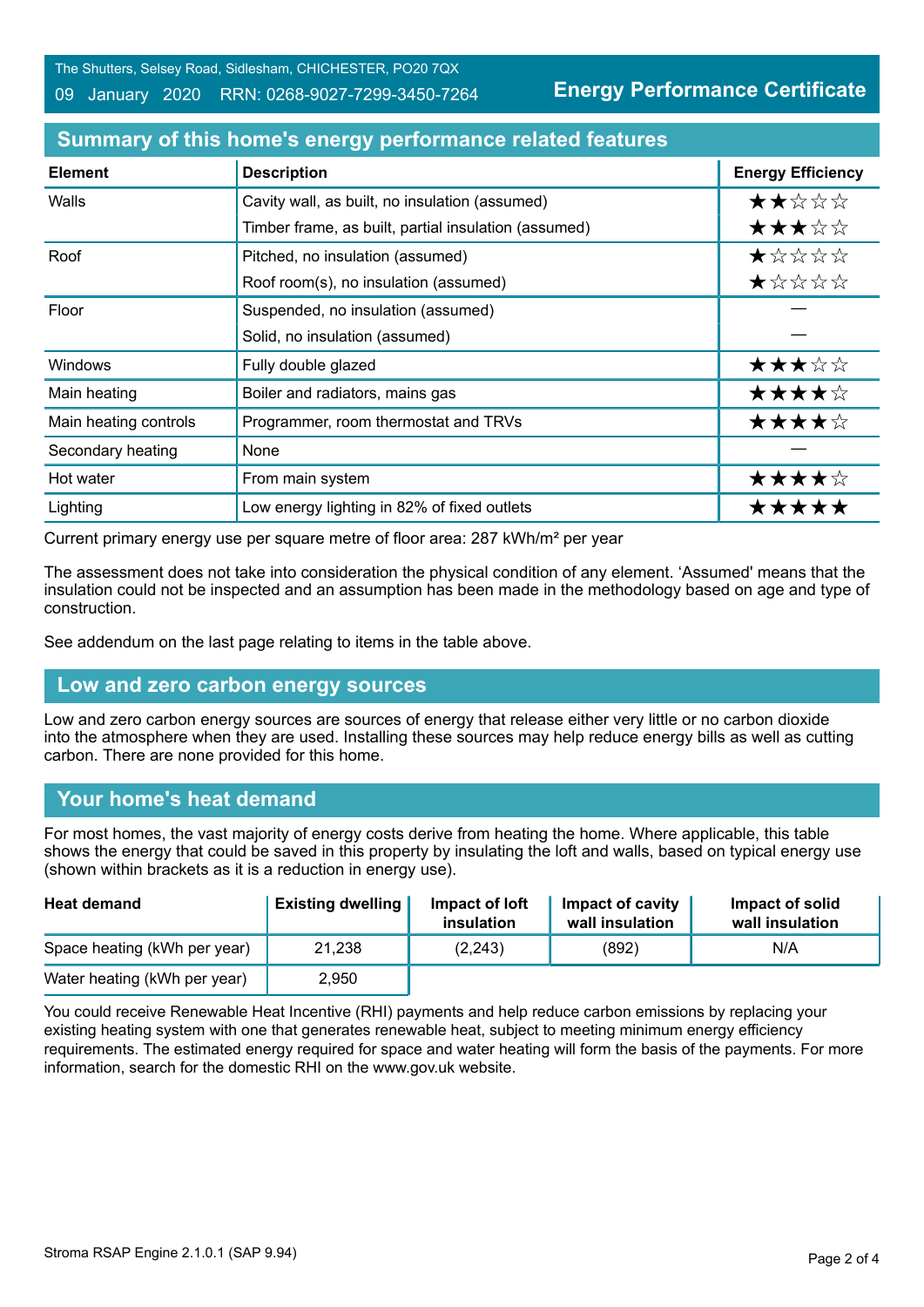#### 09 January 2020 RRN: 0268-9027-7299-3450-7264

#### **Recommendations**

The measures below will improve the energy performance of your dwelling. The performance ratings after improvements listed below are cumulative; that is, they assume the improvements have been installed in the order that they appear in the table. To receive advice on what measures you can take to reduce your energy bills, visit www.simpleenergyadvice.org.uk or call freephone 0800 444202. Before installing measures, you should make sure you have secured the appropriate permissions, where necessary. Such permissions might include permission from your landlord (if you are a tenant) or approval under Building Regulations for certain types of work.

| <b>Recommended measures</b>        | <b>Indicative cost</b> | <b>Typical savings</b><br>per year | <b>Rating after</b><br>improvement |
|------------------------------------|------------------------|------------------------------------|------------------------------------|
| Room-in-roof insulation            | £1,500 - £2,700        | £ 291                              | <b>D65</b>                         |
| Cavity wall insulation             | £500 - £1,500          | £42                                | <b>D66</b>                         |
| Solar water heating                | £4,000 - £6,000        | £ 50                               | <b>D68</b>                         |
| Solar photovoltaic panels, 2.5 kWp | £3,500 - £5,500        | £ 380                              | C76                                |

#### **Alternative measures**

There are alternative measures below which you could also consider for your home.

**•** External insulation with cavity wall insulation

# **Financial Support and the Green Deal**

Green Deal Finance allows you to pay for some of the cost of your improvements in instalments under a Green Deal Plan (note that this is a credit agreement, but with instalments being added to the electricity bill for the property). The availability of a Green Deal Plan will depend upon your financial circumstances. There is a limit to how much Green Deal Finance can be used, which is determined by how much energy the improvements are estimated to **save** for a 'typical household'.

You may also be able to obtain support towards repairs or replacements of heating systems and/or basic insulation measures under the ECO scheme, provided that you are in receipt of qualifying benefits or tax credits. To learn more about this scheme and the rules about eligibility, visit www.simpleenergyadvice.org.uk or call freephone **0800 444202** for England and Wales.